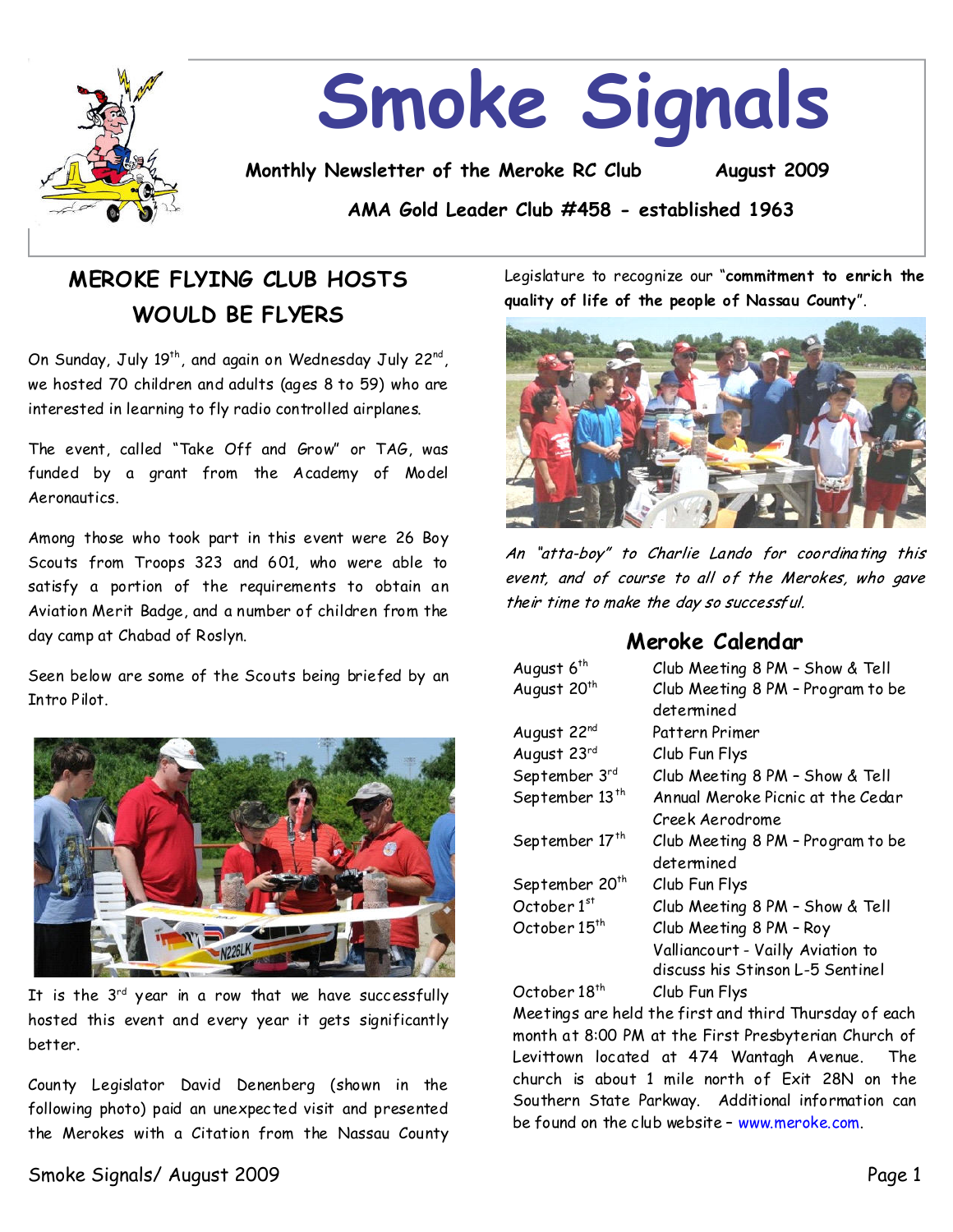## **Club Officers & Volunteers**

| President                        | Tony Pollio<br>516-794-9637     | rctony@optonline.net      |  |
|----------------------------------|---------------------------------|---------------------------|--|
| Vice President                   | Lou Pinto<br>516-785-6890       | meroke 36@aol.com         |  |
| Treasurer                        | Herb Henery<br>631-665-6274     | hahenery@aol.com          |  |
| Recording                        | Ron Berg                        | rberg 20@ymail.com        |  |
| Secretary                        | 516-781-3911                    |                           |  |
| Corresponding                    | Curtis                          | curtisu@msn.com           |  |
| Secretary                        | Underdue                        |                           |  |
|                                  | 917-213-4459                    |                           |  |
| <b>Board of Directors</b>        | Dave Bell                       | dave.bell0323@verizon.net |  |
|                                  | 516-633-0034                    |                           |  |
|                                  | Ed Wiemann                      | eww46@man.com             |  |
|                                  | 516-735-0733                    |                           |  |
|                                  | Nelson Ramos                    | nel98rc@optonline.net     |  |
|                                  | 631-420-2889                    |                           |  |
|                                  | Ted Evangelatos<br>516-997-0451 | tevangelatos@yahoo.com    |  |
| Chief                            | Bob Reynolds                    | mrbrew@optonline.net      |  |
| Field Controller                 | 516-775-4377                    |                           |  |
| Asst Chief                       | Tony Pollio                     | rctony@optonline.net      |  |
| <b>Field Controllers</b>         | 516-794-9637                    |                           |  |
|                                  | Ed Wiemann                      | eww46@man.com             |  |
|                                  | 516-735-0733                    |                           |  |
| Field Safety                     | Doug Frie<br>516-481-4089       | dfrie@optonline.net       |  |
| Of ficer<br>Smoke Signals        | Russell Rhine                   | rrhine@optonline.net      |  |
| Editor                           | 516-484-0368                    |                           |  |
| Membership                       | Frank Lasala                    | Lou Pinto                 |  |
| Committee                        | Jaclyn Tavolario                | Harvey Schwartz           |  |
| Programs                         | Jaclyn Tavolario                | Phil Friedensohn-Advisor  |  |
| Education                        | Charlie Lando                   |                           |  |
| Friends of Cedar                 | George Carley                   | Ed Wiemann                |  |
| Creek                            |                                 |                           |  |
| <b>Building Program</b>          | Charlie Lando                   | Ernie Schack              |  |
| <b>Archivists</b>                | Ron Berg                        | Stan Blum                 |  |
| Webmaster                        | Ted Evangelatos                 |                           |  |
| Social (Coffee)                  | <b>Irv Kreutel</b>              | Al Hammer                 |  |
| Raffles                          | Curtis                          |                           |  |
|                                  | Underdue                        |                           |  |
| Show and Tell                    | Ed Wiemann                      |                           |  |
| Video Librarian                  | Bob Cook                        |                           |  |
| Audio/Visual<br>Come Fly With Me | Tom Cott<br>Charlie Lando       | Dave Bell                 |  |
|                                  | Ernie Schack                    | Dave Bell                 |  |
| Open Fly-In<br>TAG Program       | Charlie Lando                   |                           |  |
| Monthly Fun Fly                  | Chris Mantzaris                 | Gene Kolakowski           |  |
| One Fly                          | Ted Evangelatos                 | Jaclyn Tavolario          |  |
| Dinner                           | Jaclyn Tavolario                |                           |  |
| Picnic                           | Chris Mantzaris                 | Nick Giuffre              |  |
| Contest Directors                | Allen Berg                      | Tony Pollio               |  |
|                                  | Ernie Schack                    | Tom Scotto                |  |
| Flight Instructors               | Allen Berg                      | Ted Evangelatos           |  |
|                                  | Douglas Frie                    | Dan Gramenga              |  |
|                                  | Mark Klein                      | Gene Kolakowski           |  |
|                                  | Ken Mandel                      | Tim Murphy                |  |
|                                  | Tony Pollio                     | Mike Hagens*              |  |
|                                  | B ob Reynolds                   | Bill Streb                |  |
| *Flight Instruction              |                                 | Al Weiner                 |  |
| Coordinator                      | Mike Hagens                     | 516-546-6773              |  |

## **A Note of Thanks**

The following email was sent to Charlie Lando after our TAG event

Thank you for the wonderful event this past Sunday at Cedar Creek Park. We brought Ryan and Sean and they had a ball. I'm pretty sure they are hooked on flying. They came back home that day and got on the computer looking up the website for planes. Everyone there was very kind and friendly. Thank you again, and I'm sure we'll be back to watch you fly your planes.

Barbara McDonald

## **Another Note of Thanks**

Once again, the members of the Merokes hosted a successful Open Fun Fly on June 7<sup>th</sup>. Too many of our members provided their services for me to mention each of them individually and I wouldn't attempt to for fear of overlooking someone. All who contributed did a great job and should be satisfied with their efforts and proud of the results.

I would like to mention those in the industry who supported us with contributions and suggest that we show our appreciation by supporting them. Following is an alphabetical list of contributors

> Great Planes Hobbico Horizon Kangke Micro Fasteners Nassau Hobbies Northeast Screen Graphics Bob Smith Inds Windsor Propeller Xtreme Hobbies

On behalf of the club as a whole, I would like to thank everyone for their efforts.

Frnie Schack

## **New Members**

Paul Fornuto, Gregory Bernard, Robert Adelman, Vlad Pean&Joe Petruzza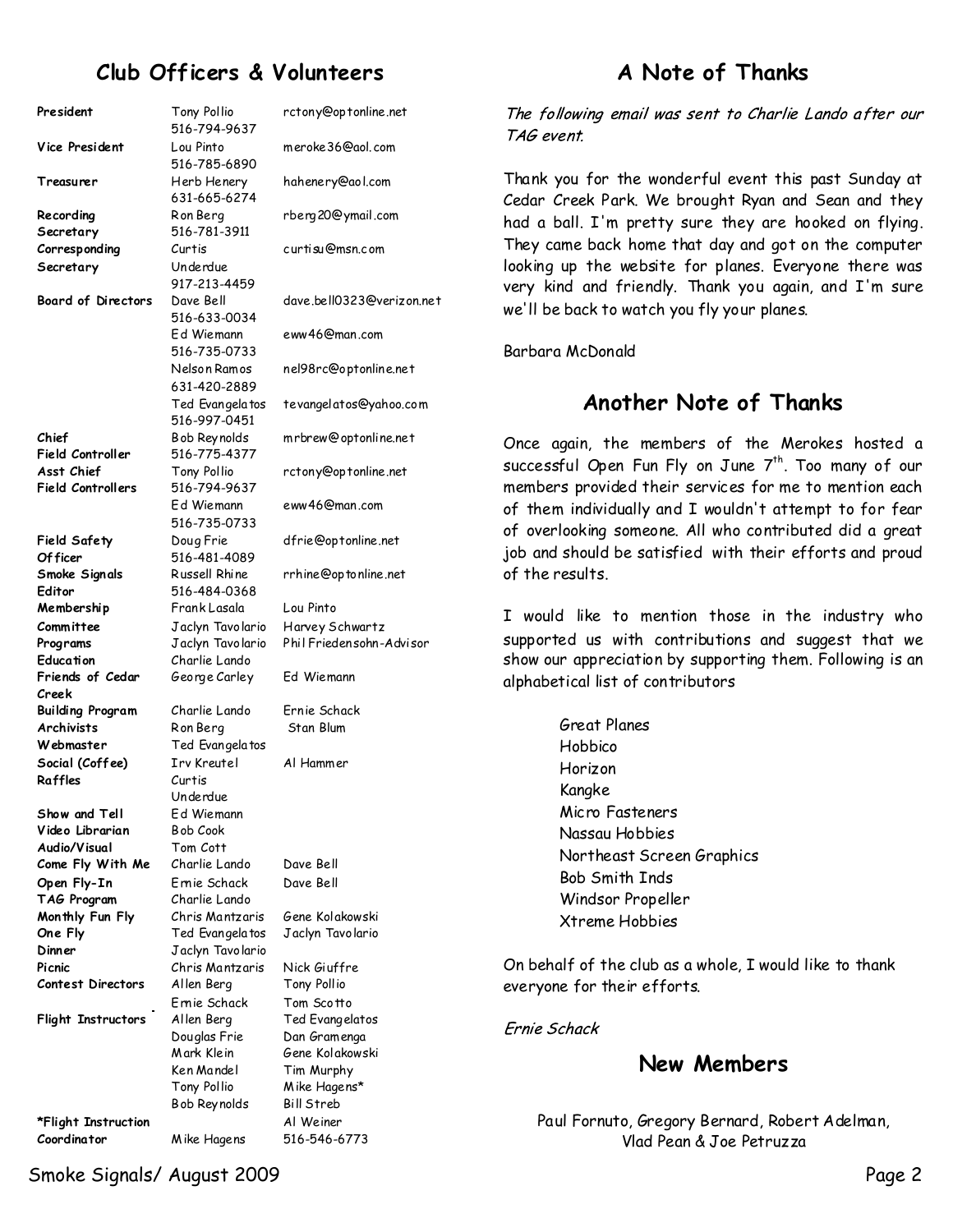## **From the President**

"On November 19, 2009, less than four months from now, we will be conducting our annual election for club officers and board of directors. If you wish to stay in office, or be considered for a position, now is the time to let the Nominating Committee know that you wish to be considered for a position as an officer or director. Contact Ernie Schack, chair of the Nominating Committee.

The club officer positions available are President, Vice-President, Treasurer, Recording Secretary, Corresponding Secretary. Also, three or four of the nine Board of Director positions will be available. The five club officers elected and the last past president (if not a current officer), makeup six of the nine board members as per our by-laws.

Potential candidates for office will be given an opportunity to speak to our club members at our September 3rd and October 1st meetings, during the business portion of the meetings, under new business. Members present will be given an opportunity to ask the potential candidates to answer pertinent questions.

Bringing about positive changes that improve club operations and activities requires that members with creative ideas and unique skills stepup and volunteer to serve as a club officer or director.

Decide now, the position for which you wish to be considered and let Nominating Committee chair Ernie Schack know as soon as possible."

Tony Pollio

## **The Gate**

The long anticipated evacuation of the security house has finally happened. However, we now have a gate at the entrance to the rear of the Cedar Creek Park property. The gate will be opened in the morning and closed at night by Park Department personnel. If a group of fliers want to stay at the field for an evening BBQ, then it's someone in the groups responsibility to lock the gate after everyone leaves. This is a small bit of security for our field, and we may not have even had this without all of the efforts we expended last year. Let's see if we get the promised security cameras.

June's Program - Tom Gwynne

In June, we were honored to hear a very interesting presentation by a person - Tom Gwynne - Who has had an outstanding career in aviation. He kept our attention stories from his time as an Air Force fighter pilot who flew in Viet Nam, till his days as a Grumman test pilot and then to his time with the Cradle of Aviation. Following is a brief biography of Tom's life and career.

John T. (Tom) Gwynne was born and raised on Staten Island, NY. He attended the Staten Island Academy and subsequently Brown University, where he graduated with a B. A. degree, having majored in International Relations.



Following graduation from Brown, he was commissioned an officer in the United States Air

Force and attended a one-year pilot training program in Alabama. Assigned to a fighter squadron, he served as an F-4 pilot for 6 years, including a combat tour in Vietnam during which he was awarded two Distinguished Flying Crosses and 10 Air Medals.

Tom left the Air Force in 1969 and joined the Grumman Corporation of Bethpage, NY as a consultant on the Apollo Program. In/1972 he joined Grumman's Flight Test Department, and spent the next 15 years as atest pilot for Grumman's tactical aircraft product line, test-flying the F-14, A-6, EA-6B, EF-111, OV-I, and Gulfstream ill aircraft. In 1989 hewas appointed Director of Flight Operations at Grumman's final assembly facility at Calverton, New York, transferring in 1994 to Florida to become Operations Manager of Grumman's St. Augustine facility. He retired from Grumman in early 1997.

In July of 1997 Tom was appointed Planning Manager for the Cradle of Aviation Museum at Mitchel Field, Garden City, NY. In 2001 he was promoted to the post of Vice President for Programs.

Hats off to Jaclyn for scheduling this presentation.

Smoke Signals/ August 2009 Page 3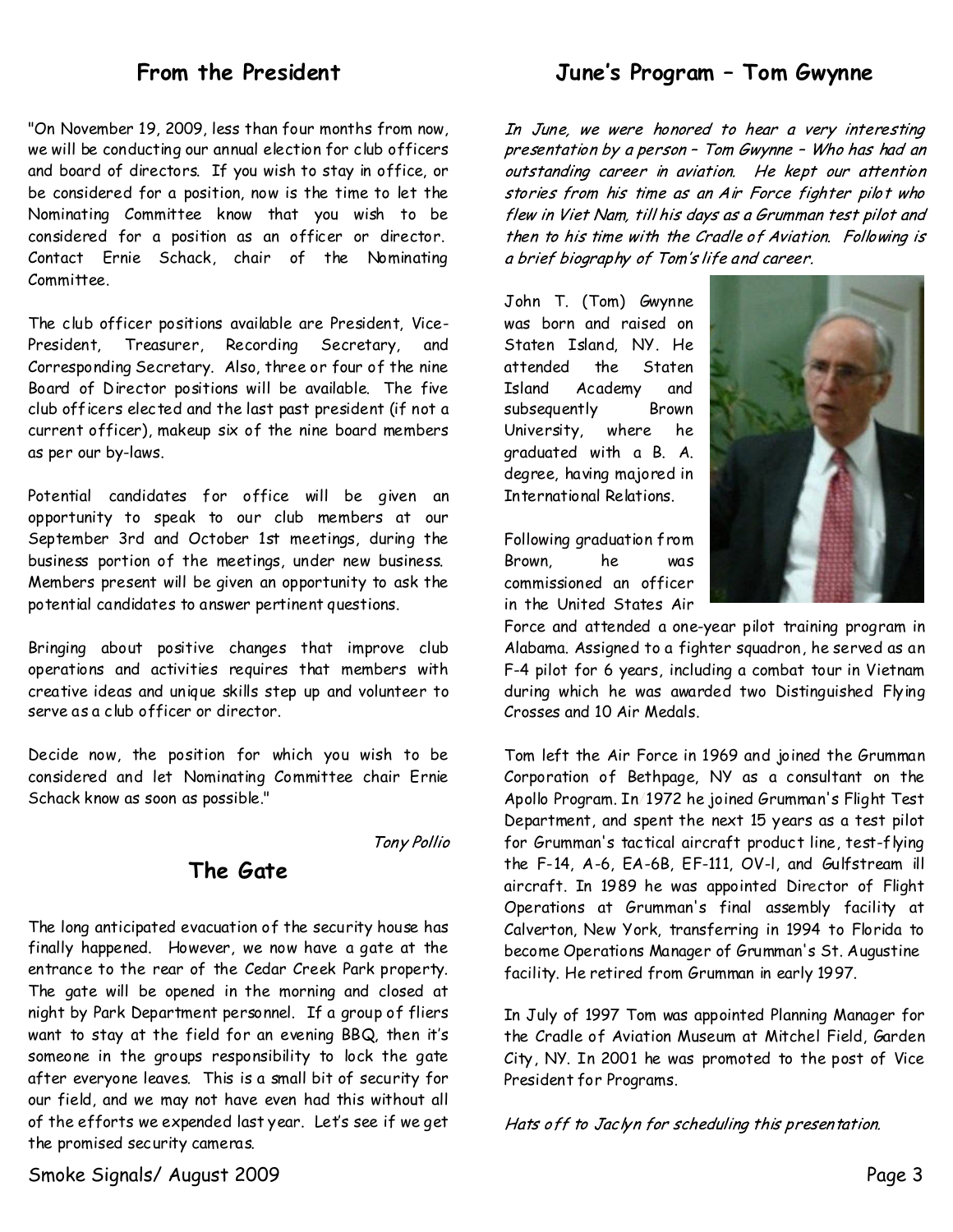## **Airborne RC Battery Indicators**

What a brilliant idea... a little electronic gauge that will tell you just how much charge is left in the battery which powers your receiver and servos.

Instead of guessing whether your battery has enough charge for one more flight, what if you could actually see how much capacity remains?



Even better, what if that gauge was able to be seen and read from a distance, so you could check now and then by doing a low-pass down the flight-line

Well that's the theory... what's the reality?

Perhaps the most common of these battery indicators is the smart little unit sold under a number of different brand-names and which consists of an array of bright LEDs, a switch to choose between 4.8V and 6.0V, and short lead to plug into your receiver.

#### **Quality of construction**

While the basic circuit-board is quite sound and reasonably well constructed, thanks to the use of subminiature surface-mounted components, the tiny switch on several of the units tested was intermittent not good.

The units come with double-sided foam tape already affixed to the back surface making them easy to install on most models but difficult to remove once fitted.

The supplied lead is probably plenty-long enough for most installations and is fitted with a universal (JR/Hitec/Airtronics) connector that should fit any standard RC system.

#### **How well does it work?**

Obviously what you really want to know about this is whether it really can tell you how charged your batteries are.

Several units were tested by applying a variable regulated voltage to the units and noting at what point the different LEDs illuminated.

Here's what was discovered

|                        |             | Switch RED Lo GREEN Hi GREEN |
|------------------------|-------------|------------------------------|
| $6.0V$ $5.75V$ $5.84V$ |             | 6.11V                        |
| 4.8V                   | 4,70V 4,82V | 5.29V                        |

So what does this mean?

Well it look as if the Hextronic/TowerPro battery indicator would be a fairly accurate indicator of most modern NiCad or NiMH battery packs.

What was a surprise however, is the fact that the low green level for the 4.8V pack is still higher than the "nominal" voltage of 4.8V, whereas the low-green level for the 6V pack is actually well under 6V.

In practice, this may be a good thing, since a 5-cell pack has more reserve voltage headroom anyway so is less likely to produce a brownout or receiver reboot than a 4 cell one anyway.

#### **The Verdict...**

So are these things really worth the paltry amount the

cost, or might they tempt you to have just one flight too many because you're still "in the green"?

Based on the sample tested, it would seem that the "RED" voltage is still fairly conservatively high making it unlikely they'll over-estimate your remaining capacity.



However, the most effective way to be sure you're not going to run your batteries flat is to use a modern charger/cycler to measure the remaining capacity once the red LEDs start to glow.

Experience indicates that most40-sized models consume anything from 80-140mAH per flight and it was a pleasure to see that the red light on one of the flown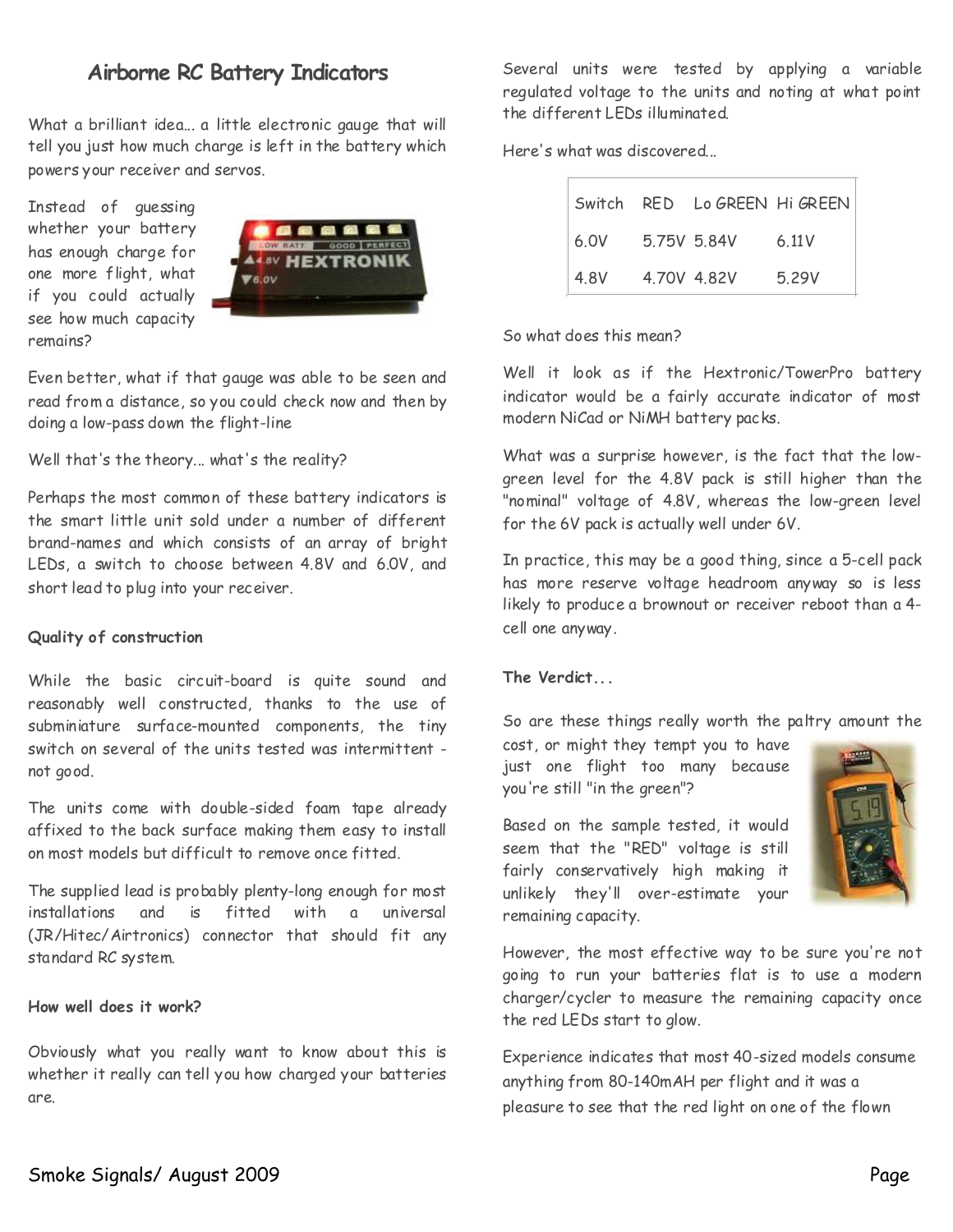models actually left enough for two safe flights because there was in fact some 350mAH remaining in the pack.

On their own, these devices aren't a guarantee against running out of battery power but they are an excellent reminder and a warning against some other problem that might cause your batteries to dip unexpectedly.

And besides, they look kind of cool, especially if you mount them inside a model's cockpit so they're visible through the windows.

## **2.4GHz Teething Troubles Bite Many Users**

Spread spectrum radio control equipment on the 2.4GHz band has now been around for well over a few years and it's hard to find a single system that hasn't had at least a few teething problems.

It's only natural that such a dramatic shift in technology will result in unforseen issues raising their heads and no manufacturer is immune to this.

#### **Spectrum/JR**

One of the very first to offer a 2.4GHz system and now the most popular brand, having many times more systems in use than any other manufacturer, it's only natural that the problems encountered by users of



this equipment would be more widely known.

The very first systems suffered from a very slow re-link time (as much as 10 seconds or more) in the event that the receiver rebooted due to low-voltage or a voltage spike.

This problem was exacerbated by the fact that the systems were shipped with just a 4-cell (4.8V) receiver pack which could easily be pulled down to 4V or less by several servos operating simultaneously. That's a voltage low enough to cause the receiver to reboot, effectively causing all control to be lost. The problem was also made worse by the number of people flying electric models with inadequate BECs that would also allow the receiver voltage to drop low enough to cause a reboot.

To their credit, the manufacturer has quickly addressed the problem and now there are several "fixes". Firstly,

the software in the receiver has been updated to allow a faster relink time (often under 1 second) in the event that the receiver reboots.

Secondly, a "supercapacitor" is available that will help reduce the effect of momentary voltage spikes or drops --acting like a very tiny backup battery.

Thirdly, users are now encouraged to use a 5-cell (6V) receiver pack so as to allow far more "headroom" between the reboot voltage and that delivered by the battery.

The next issue affecting JR/Spectrum gear was that of poor switch wiring on the AR9100 receiver. A stray wire could cause these "smart" switches to fail. This was quickly addressed by both users and the manufacturer.

Most recently, users of the X9303 transmitter have found that internal wiring can have its insulation worn away by contact with an internal regulator device. Once again the manufacturer has been quick to post this advisory and offer a free repair for anyone whose gear may be affected.

Look for problems that hace occurred with the Futaba FASST system.

## **Flight Techniques**

#### **Wind Correction**

Wind correction is another factor that will influence straight and level flight and your vertical lines. (Note: "wind correction" means that you must lean the plane's heading slightly into the wind to keep the plane's flight path parallel to the runway and perpendicular to the ground during a vertical climb.) if the plane is crabbed during a vertical entry, it will immediately lean toward the direction of the crab. You may need to take some of the crab out of the plane with rudder immediately before the pull. (I emphasize the word "some" to signify that there is no hard-and-fast rule concerning how much to remove.) A certain amount of crab angle wind correction should be maintained to keep it parallel to the runway. In IMAC competition, you may want to leave in some of this crab since all vertical maneuvers and affected by the wind direction. Each plane will act differently deepening on tits weight, the length of its tail moment and the amount of crosswind velocity. The only way to find how much crab angle you'll need to remove is by practicing.